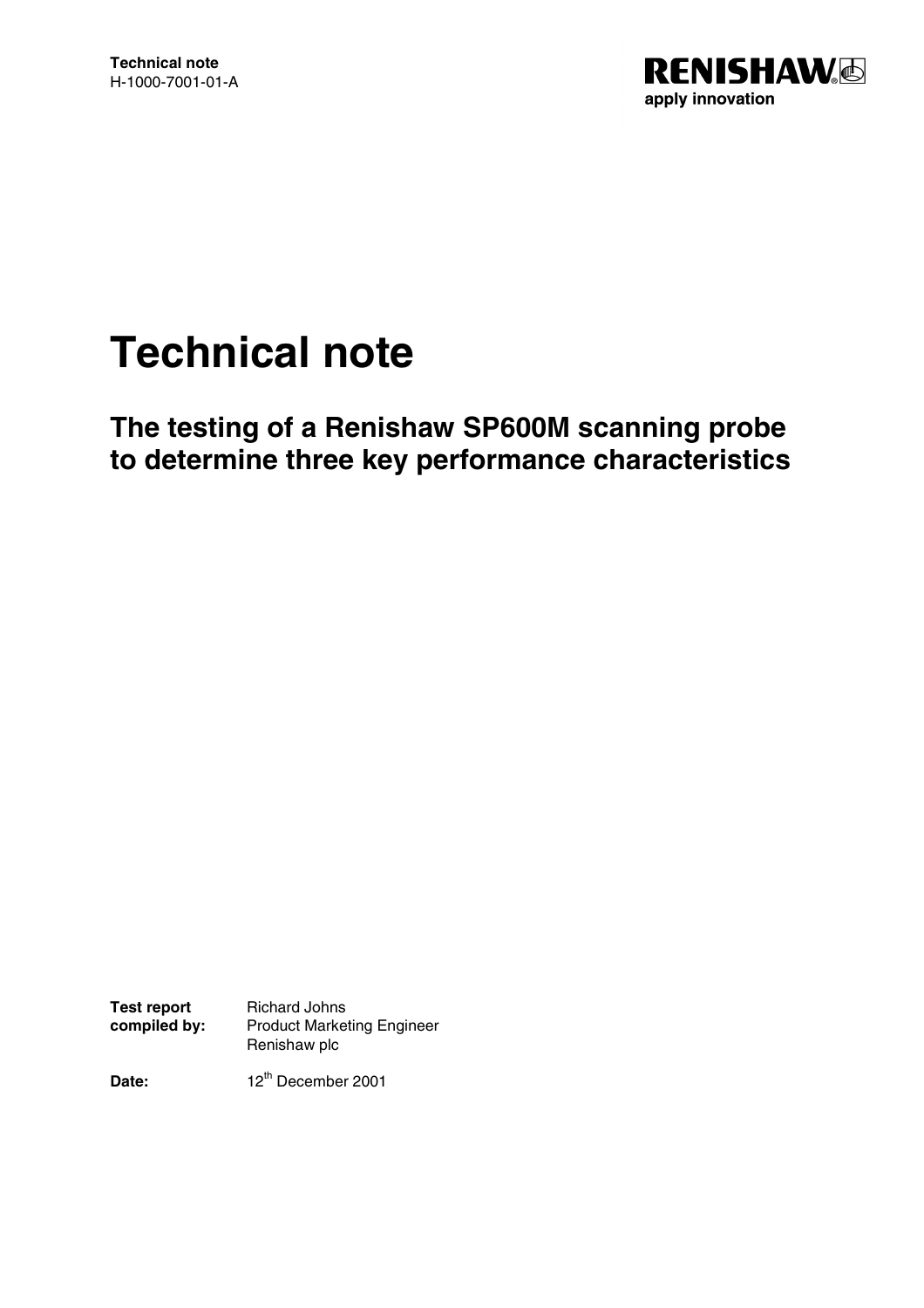

# **Test 1**

#### **Objectives**

To evaluate the performance of the SP600M in relation to scanning with different deflections, without recalibrating the probe for those deflections.

### **Method**

ISO 10360-4 test.

Three different SP600 probes were tested with a stylus length of 50 mm, performing the ISO 10360-4 test at different nominal deflections (using just one calibration).

| $5 \text{ mm/s}$                       |
|----------------------------------------|
| Machine specification: $5+L/250 \mu m$ |
| Renishaw UCC controller                |
| Ceramic                                |
|                                        |

| <b>Probe</b> | <b>Result</b>   | Deflection (mm) |        |        |        |        |
|--------------|-----------------|-----------------|--------|--------|--------|--------|
| serial no.   |                 | 0.2             | 0.3    | 0.4    | 0.5    | 0.6    |
| T37931       | <b>RMS</b>      | 0.91            | 0.69   | 0.55   | 0.61   | 0.89   |
|              | Min             | $-2.9$          | $-2.0$ | $-1.9$ | $-2.2$ | $-2.4$ |
|              | Max             | 2.5             | 2.0    | 1.8    | 1.9    | 3.1    |
|              | Radius<br>Error | 0.0010          | 0.0010 | 0.0008 | 0.0006 | 0.0001 |
| T70366       | <b>RMS</b>      | 0.96            | 0.8    | 0.7    | 0.76   | 1.08   |
|              | Min             | $-2.3$          | $-2.1$ | $-2.2$ | $-2.6$ | $-3.3$ |
|              | Max             | 2.9             | 2.7    | 2.2    | 2.0    | 2.9    |
|              | Radius<br>Error | 0.0006          | 0.0009 | 0.0008 | 0.0006 | 0.0005 |
| T74786       | <b>RMS</b>      | 0.85            | 0.61   | 0.51   | 0.56   | 0.77   |
|              | Min             | $-2.2$          | $-1.8$ | $-1.8$ | $-2.0$ | $-2.8$ |
|              | Max             | 2.3             | 1.8    | 1.4    | 2.2    | 3.0    |
|              | Radius<br>Error | 0.0009          | 0.0009 | 0.0009 | 0.0009 | 0.0006 |

#### **Conclusion**

Changing the deflection of the probe, causing varying probing force, has no discernible affect upon the quality of the measurement data.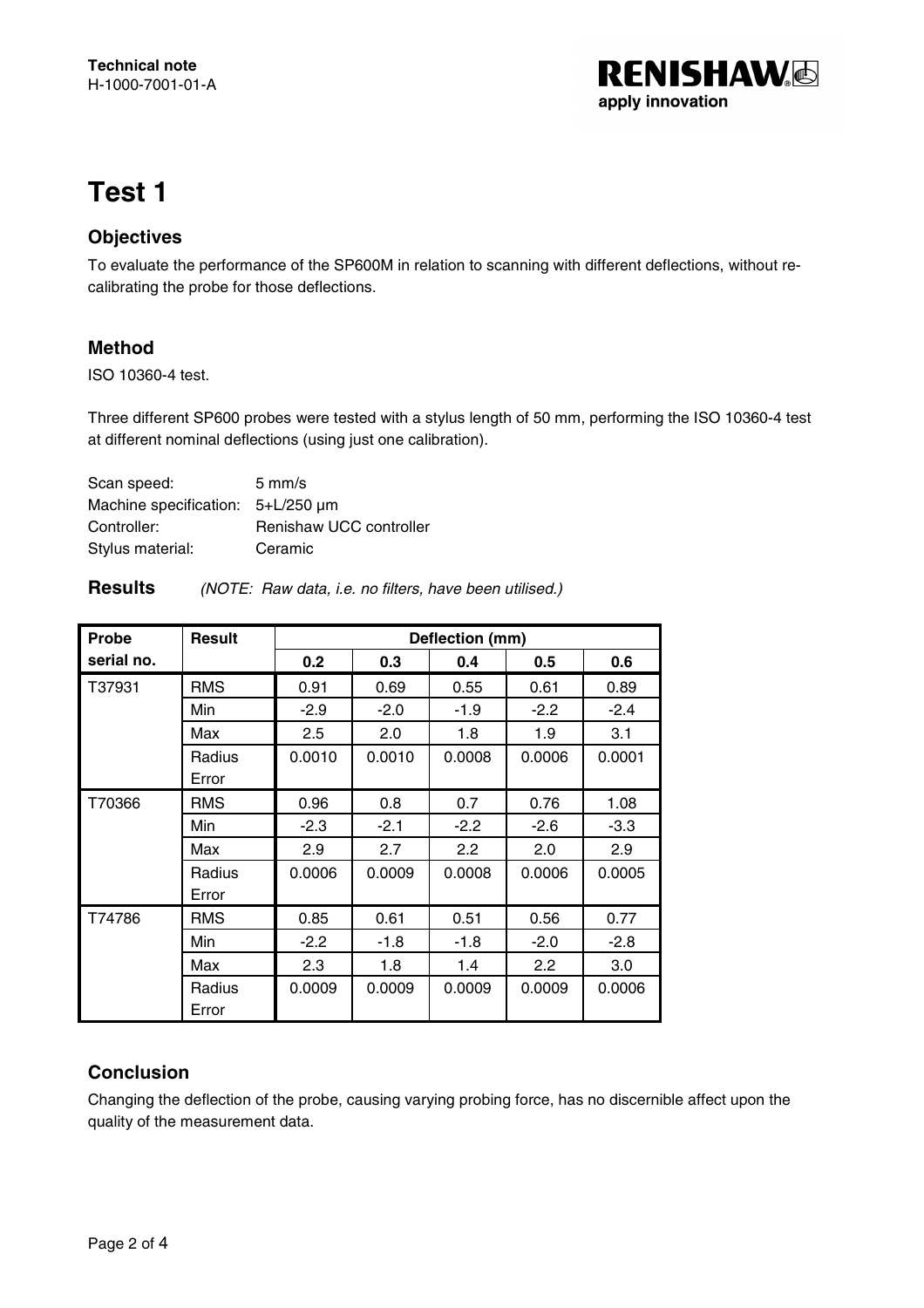

### **Test 2**

#### **Objectives**

To confirm that increasing the stylus length on an SP600M does not introduce sensitivity to deflection.

#### **Method**

ISO 10360-4 test.

An SP600 probe (serial no. T74786) was tested using different stylus lengths, performing the ISO 10360- 4 test at different nominal deflections (using just one calibration).

| Scan speed:                            | $5 \text{ mm/s}$        |
|----------------------------------------|-------------------------|
| Machine specification: $5+L/250 \mu m$ |                         |
| Controller:                            | Renishaw UCC controller |
| Stylus material:                       | Ceramic                 |

| <b>Results</b> |  |  | (NOTE: Raw data, i.e. no filters, have been utilised.) |  |  |
|----------------|--|--|--------------------------------------------------------|--|--|
|----------------|--|--|--------------------------------------------------------|--|--|

| <b>Stylus length</b> | Result          | Deflection (mm) |        |        |        |
|----------------------|-----------------|-----------------|--------|--------|--------|
|                      |                 | 0.2             | 0.3    | 0.4    | 0.5    |
| 50 mm                | <b>RMS</b>      | 0.85            | 0.61   | 0.51   | 0.56   |
|                      | Min             | $-2.2$          | $-1.8$ | $-1.8$ | $-2.0$ |
|                      | Max             | 2.3             | 1.8    | 1.4    | 2.2    |
|                      | Radius<br>Error | 0.0009          | 0.0009 | 0.0009 | 0.0009 |
| 100 mm               | <b>RMS</b>      | 1.10            | 0.86   | 0.83   | 1.03   |
|                      | Min             | $-2.9$          | $-2.4$ | $-2.5$ | $-2.8$ |
|                      | Max             | 3.6             | 2.6    | 3.2    | 2.8    |
|                      | Radius<br>Error | 0.0006          | 0.0008 | 0.0006 | 0.0004 |
| 200 mm               | <b>RMS</b>      | 1.29            | 1.23   | 1.49   | 1.93   |
|                      | Min             | $-6.8$          | $-4.3$ | $-4.2$ | $-5.3$ |
|                      | Max             | 6.1             | 4.3    | 8.0    | 8.1    |
|                      | Radius<br>Error | 0.0014          | 0.0016 | 0.0015 | 0.0009 |

### **Conclusion**

Even with increasing stylus length, the varying deflection of the probe has no discernible affect upon the quality of the measurement data.